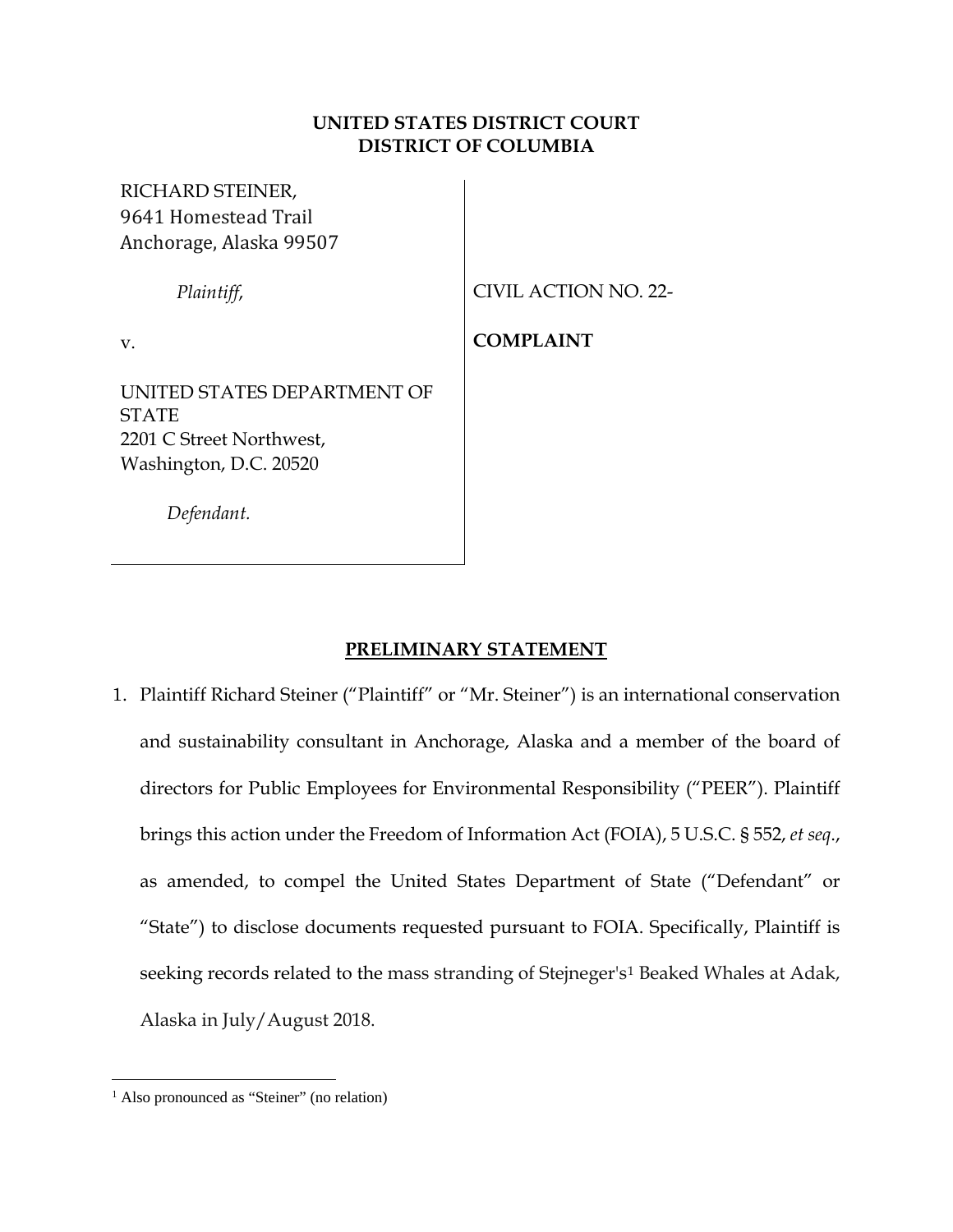- 2. Plaintiff submitted a FOIA request on May 19, 2021, seeking records discussing Marine Scientific Research (MSR) applications submitted to the State Department, (including to the Office of Oceans and Polar Affairs) for 2018, to conduct marine research in U.S. waters of the North Pacific, which may have been responsible for the mass beaching of the whales.
- 3. To date, Defendant has failed to make a final determination on Plaintiff's FOIA request or to disclose to the Plaintiff all the requested documents within the time stipulated under FOIA.

### **JURISDICTION AND VENUE**

- 4. This Court has jurisdiction over this action under 5 U.S.C. § 552(a)(4)(B). This Court also has federal question jurisdiction over this action under 28 U.S.C. § 1331.
- 5. This Court has the authority to grant declaratory relief pursuant to the Declaratory Judgment Act, 28 U.S.C. § 2201, *et seq*.
- 6. This Court is a proper venue under 5 U.S.C. § 552(a)(4)(B) (providing for venue in FOIA cases where the plaintiff resides, or in the District of Columbia).
- 7. This Court has the authority to award reasonable costs and attorneys' fees under 5 U.S.C.  $\S 552(a)(4)(E)$ .

#### **PARTIES**

- 8. Plaintiff is an individual residing in Anchorage, Alaska.
- 9. Defendant is an agency of the United States under 5 U.S.C. § 552(f)(1).
- 10. Defendant is charged with the duty to provide public access to records in its possession consistent with the requirements of FOIA. The Defendant's refusal to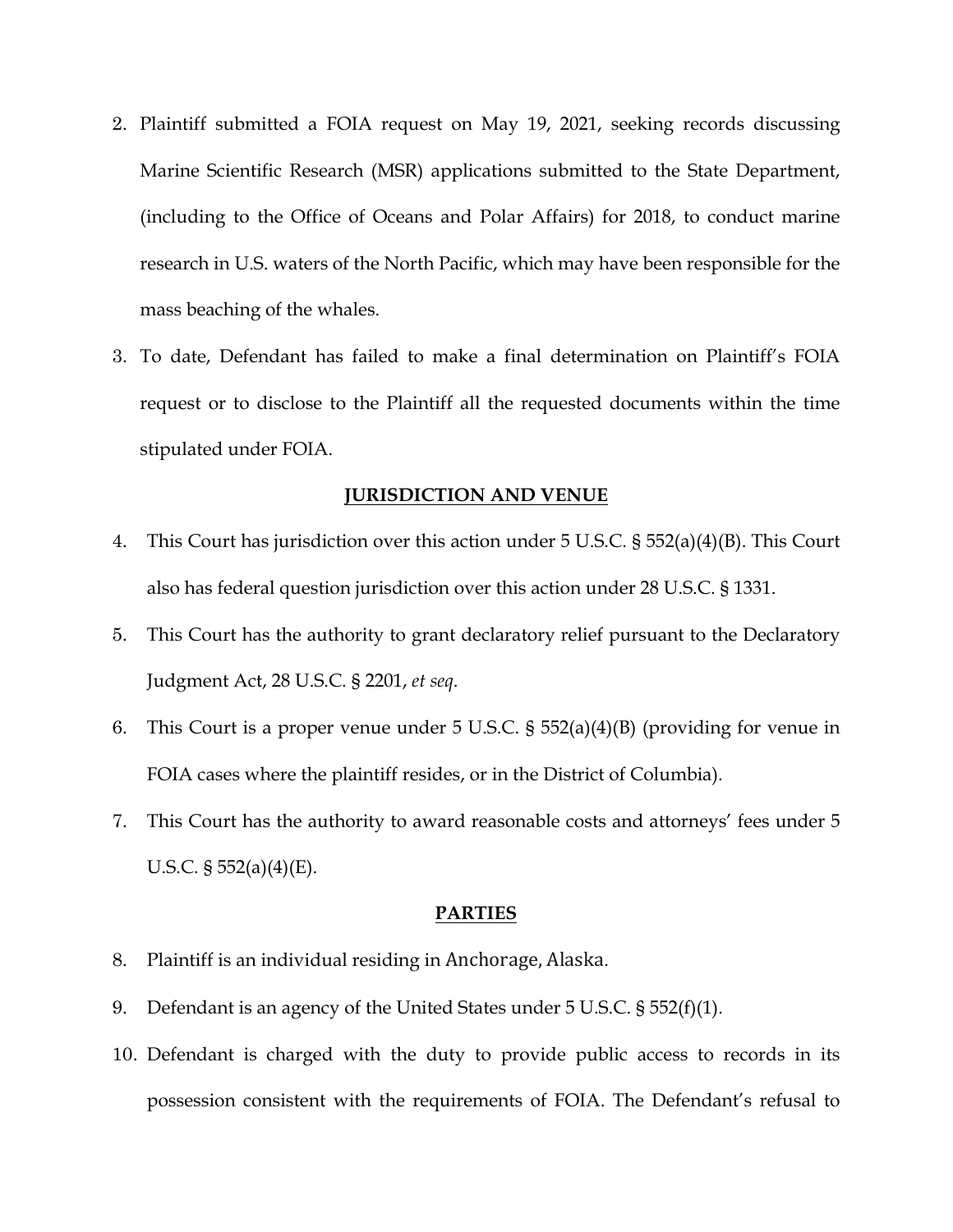provide the Plaintiff with the records requested or make a final a determination on Plaintiff's FOIA request within 20 working days of the date of the request's submission is a violation of FOIA.

## **STATEMENT OF FACTS**

11.On May 19, 2021, Plaintiff submitted a FOIA request to Defendant seeking:

any records discussing Marine Scientific Research (MSR) applications submitted to the State Department, (including to the Office of Oceans and Polar Affairs) for 2018, to conduct marine research in U.S. waters of the North Pacific, including U.S. waters along the Aleutian Islands. This request includes records that identify the name of research vessels, from what country or research organization, and precisely what research was to be conducted and where. This is to include any active acoustic sources that were to be used for marine mammal research/location, including use of active sonobuoys or active shipboard sonar; specifications of which sonobuoys were to be deployed and/or shipboard sonar sources; sound frequencies, sound pressure levels, ping repetition rates, depth of sonobuoy deployment, and track lines where such acoustic research was to be conducted. The request includes any reports generated by the MSR vessels conducting the research in 2018. The time period of my request is from 01/01/2018 to 12/31/2018

- 12.Plaintiff's FOIA request also requested a waiver of fees and expedited processing because the information could verify whether the cause of the largest ever stranding of Stejneger's Beaked Whales was anthropogenic acoustic signals generated in the area at the time and the source of those signals.
- 13.On May 20, 2021, the U.S. Department of State, Office of Information Programs and Services (IPS) confirmed receipt of Plaintiff's FOIA request, denied his request for expedited processing, and informed him that his request had been placed into the "complex" processing queue.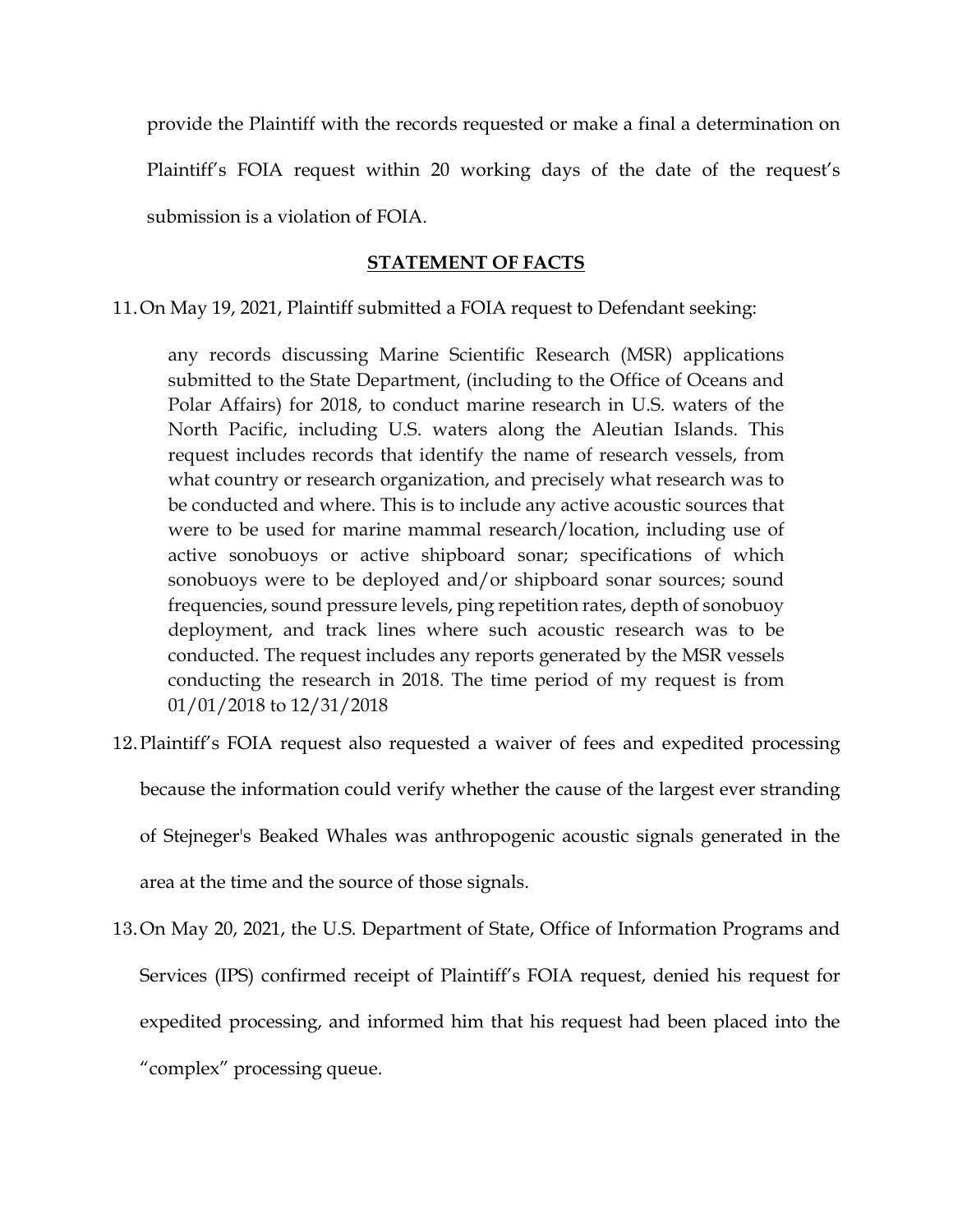- 14.The initial response also stated that IPS would not be able to respond to his request in 20 working days due to "unusual circumstances" which it described as "the need to search for and collect requested records from other Department offices or Foreign Service posts."
- 15.Plaintiff's FOIA request was assigned tracking number F-2021-06557.
- 16.On July 11, 2021, 52 days after his request was received and acknowledged, Plaintiff requested an update on the status of the processing of his FOIA request F-2021-06557 by email.
- 17.On July 14, 2021, IPS responded to his inquiry, stating "Please be advised that your request for an estimated date of completion (EDC) has been noted. We assure you that we will notify you as soon as an EDC has been determined in your case. We truly appreciate your patience."
- 18.Nine days later, on July 23, 2021, IPS emailed Plaintiff again, stating that "this request is being processed. The estimated date of completion (EDC) is October 6, 2022. Please be mindful that EDCs are estimates and are subject to change."
- 19.Plaintiff responded cheerfully the same day, wishing the IPS FOIA staff to have a great summer and that he would "look forward to your full reply around Oct. 6."
- 20.On October 8, 2021, Plaintiff emailed IPS asking about his request under the belief that the estimated date of completion would be less than a year away.
- 21.On October 12, 2021, IPS emailed Plaintiff, stating that the estimated date of completion was in fact October 6, 2022. IPS stated "Due to the COVID-19 pandemic, resources to process FOIA cases are limited at the Department. Therefore, there will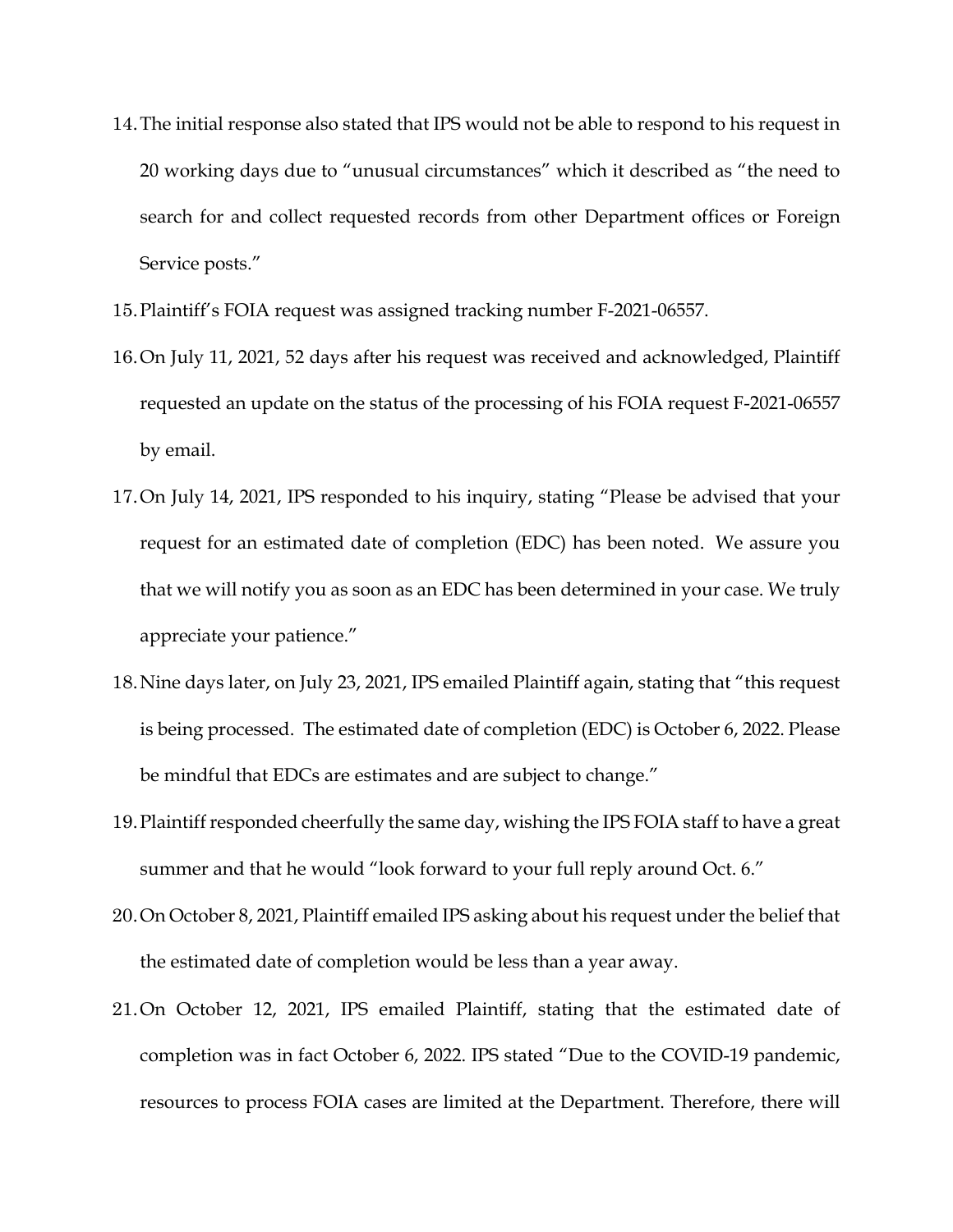be a delay in processing FOIA requests." No other information was provided for why the department would take ten times longer to process Plaintiff's request than FOIA allows under unusual circumstances.

- 22.Plaintiff replied the same day, stating that this was an "exceptionally long delay in response. I realize you are short-staffed for this, but this clearly violates the intent of FOIA." He also asked that IPS do what they could to respond "ASAP."
- 23.Six months later, on March 19, 2022, Plaintiff again inquired about the status of his FOIA request and his request that the agency find a way to respond before October 6, 2022. He explained his concern that the Department of State was "issuing additional Marine Scientific Research (MSR) permits for foreign research vessels in Alaska waters this summer, again without adequate safeguards for marine mammals. Thus, this is indeed a time-critical request. I again ask that you do what you can to respond ASAP."
- 24.On March 20, 2022, Plaintiff sought an alternate means of accessing the same information. He emailed the State Department Office of Ocean and Polar Affairs (OPA) asking "what Marine Scientific Research (MSR) permits DOS issued for the North Pacific/Alaska region from Jan. 2018 to present."
- 25.On March 21, 2022, a program officer in OPA responded to Plaintiff, asking him to clarify his question so she could help gather the information he was looking for. In response, Plaintiff explained his intended use for the information, its importance, and its time-sensitivity. He sent three follow-up emails adding to that explanation to ensure he gave a thorough response.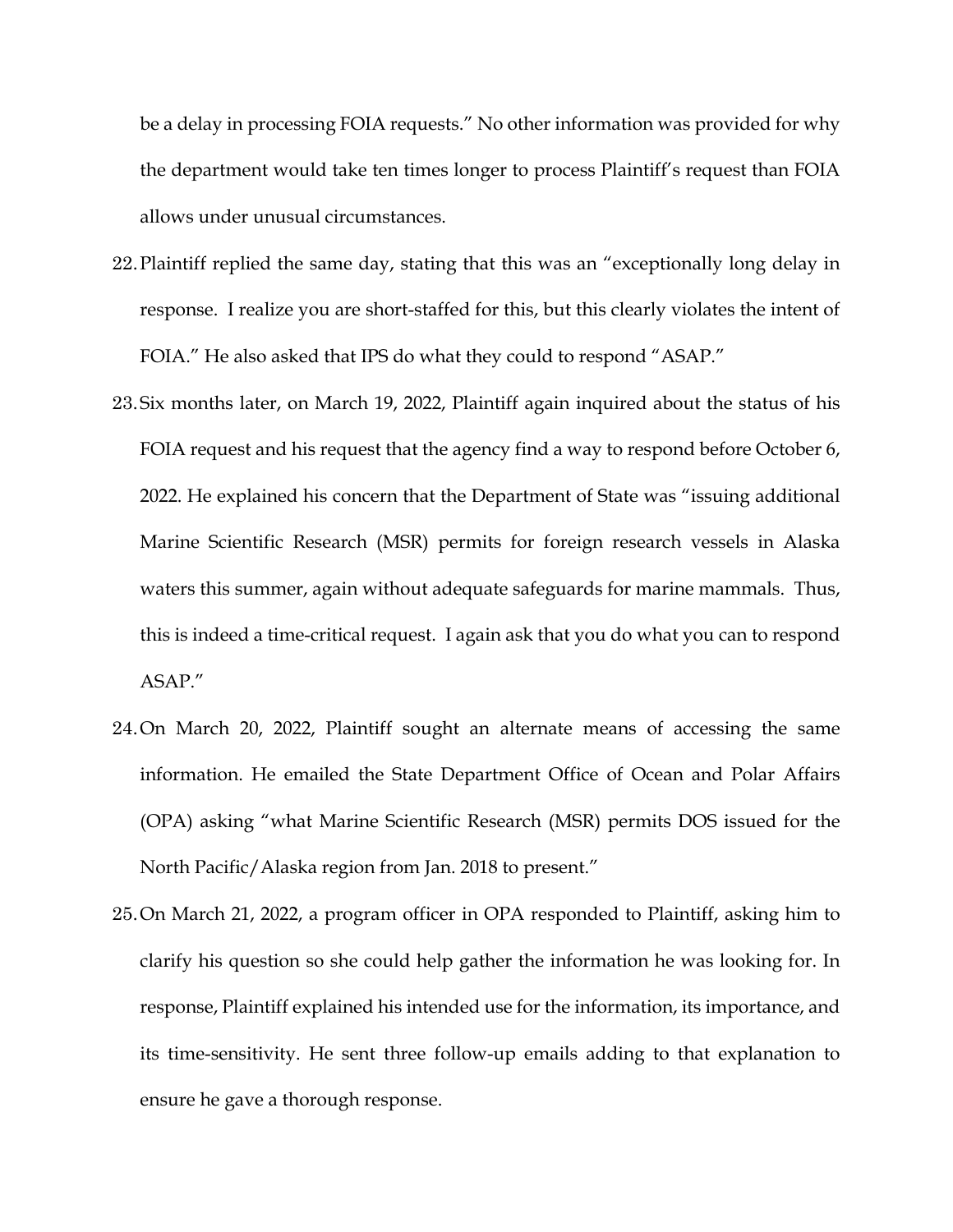- 26.On March 22, 2022, IPS replied that his estimated date of completion was unchanged. It continued: "The Department currently has a backlog of FOIA requests. Additionally, due to the COVID-19 pandemic, resources to process FOIA requests at the Department are limited. Therefore, there will be a delay in processing FOIA requests." The backlog of FOIA requests had not previously been cited as a reason for delay.
- 27.On March 24, 2022, frustrated by the interminable delays in responding to his FOIA request, Plaintiff again asked the OPA Program Officer whether she would be able to help him. She replied the same day stating that "The information you are requesting is under a pending release from the FOIA request you submitted last year."
- 28.October 6, 2022 is the 344th working day after May 19, 2021.[2](#page-5-0)
- 29.In *Open Society Justice Initiative v. Department of Defense, et al.*, the U.S. District Court for the Southern District of New York reasoned that while "the pandemic and inperson work restrictions" justified some delay in processing FOIA requests, "for various reasons [including the availability of vaccines] the burdens imposed by the pandemic are likely to decline over time." 1:20-cv-05096-JMF at 2-3 (Dec. 15, 2020) (Doc. 69). It ordered the defendants in that action, including the U.S. Department of State, to increase production rates from the proposed 300 pages per month to 2,000 pages per month by June 2021. The court acknowledged the burdens of the COVID-

<span id="page-5-0"></span><sup>&</sup>lt;sup>2</sup> Calculated as 506 calendar days less 72 weekends and 18 public holidays.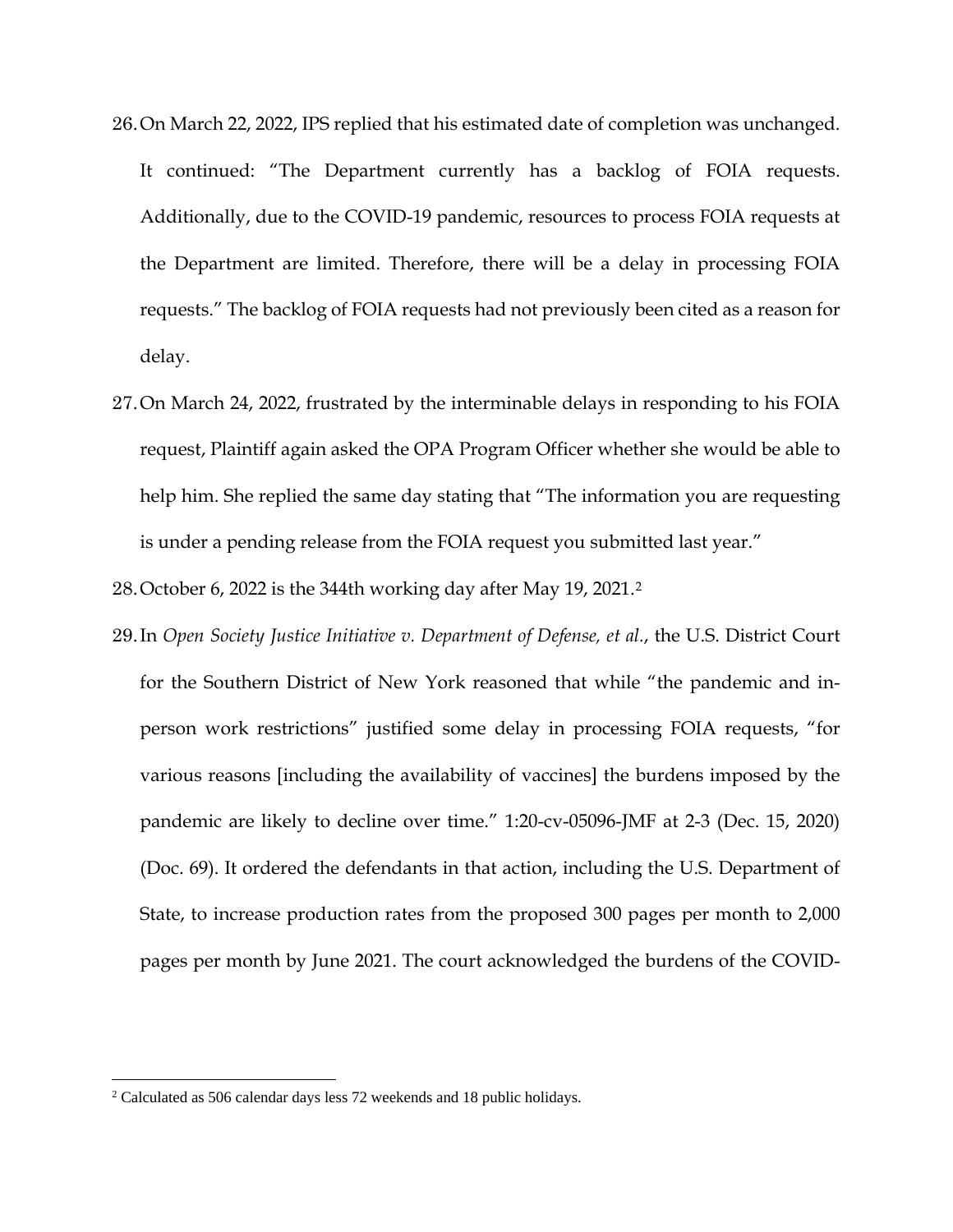19 pandemic, but that "these burdens must be carried to comply with Congress's goal of broad and timely disclosure."

- 30.Since March 24, 2022, Plaintiff has received no further communication from Defendant concerning his FOIA request.
- 31.To date, Plaintiff has received no documents in response to his FOIA request and Defendant has yet to make a final determination on his FOIA request.

#### **CAUSE OF ACTION**

- 32.Plaintiff incorporates the allegations in the preceding paragraphs as though fully set forth herein.
- 33.FOIA requires federal agencies to respond to public requests for records, including files maintained electronically, to increase public understanding of the workings of government and to provide access to government information. FOIA reflects a "profound national commitment to ensuring an open Government" and agencies must "adopt a presumption in favor of disclosure." Presidential Mem., 74 Fed. Reg. 4683 (Jan. 21, 2009).
- 34.The timely disclosure of records is essential to the core purpose of FOIA. U.S. DEPARTMENT OF JUSTICE FOIA GUIDELINES § C. ¶ 4 (Mar. 15, 2022), https://www.justice.gov/ag/page/file/1483516/download
- 35.FOIA requires agencies to determine within 20 working days after the receipt of any FOIA request whether to comply with the request. 5 U.S.C. § 552(a)(6)(A)(i). Agencies may only extend this time period for an additional 10 working days in "unusual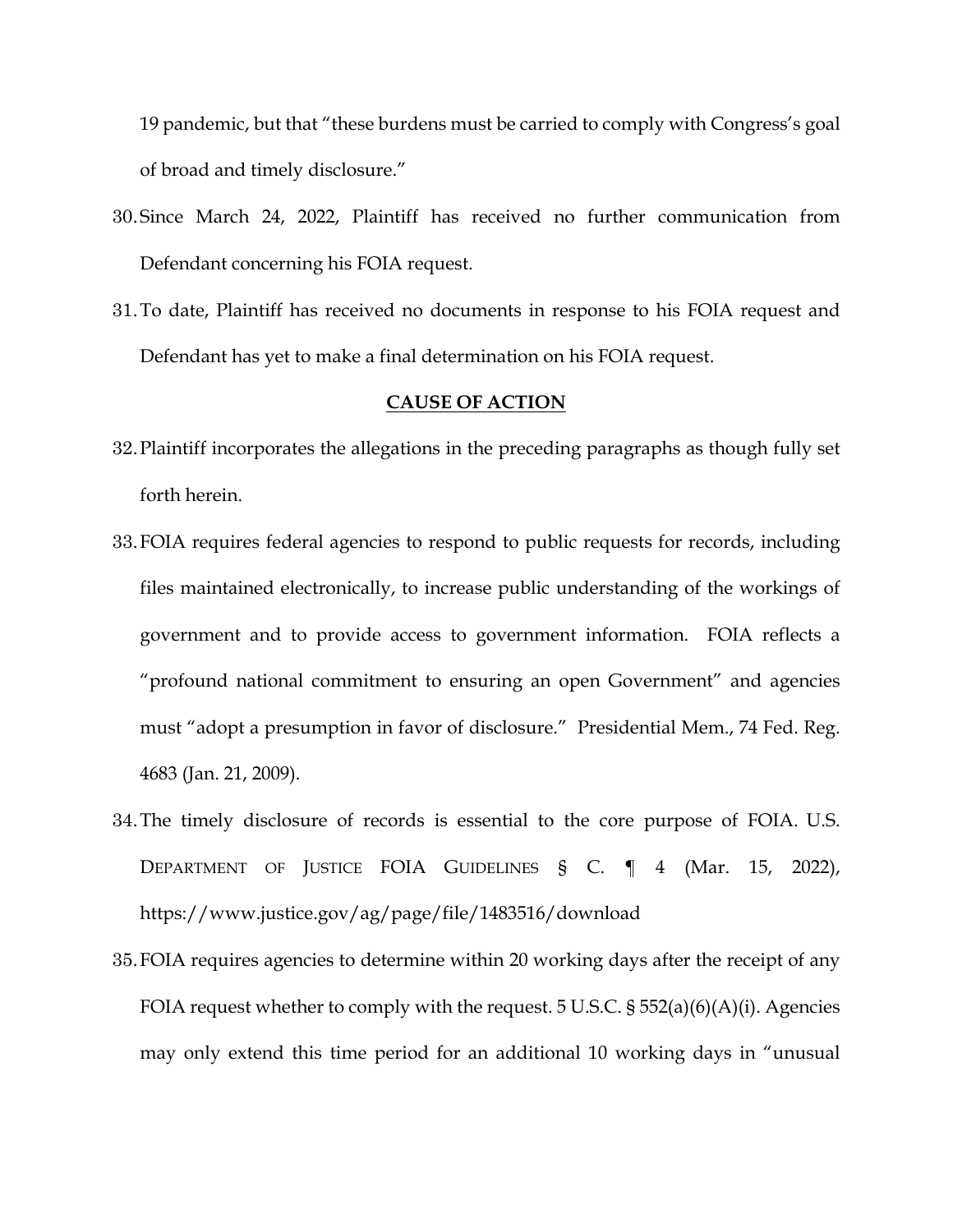circumstances." 5 U.S.C. § 552(a)(6)(B)(i). FOIA also provides that upon request, agencies are to make records "promptly available." 5 U.S.C. § 552(a)(3)(A).

36.Thirty working days from May 19, 2021, was July 6, 2021.

- 37.As of the date of this filing, Plaintiff has not received a final determination on his FOIA request.
- 38.Administrative remedies are deemed exhausted when an agency fails to comply with the applicable time limits. 5 U.S.C. §  $552(a)(6)(C)(i)$ . Having exhausted his administrative remedies for his May 19, 2021, FOIA request, Plaintiff now turns to this Court to enforce the remedies and public access to agency records guaranteed by FOIA.
- 39.Defendant's conduct amounts to a denial of Plaintiff's FOIA request. Defendant is frustrating Plaintiff's efforts to adequately understand and educate the public regarding the mass death of marine mammals in the North Pacific and whether that death was caused by human activities permitted by the State Department.
- 40.Plaintiff has constructively exhausted his administrative remedies under 5 U.S.C. § 552(a)(6)(C)(i), and now seeks an order from this Court requiring the Defendant to immediately produce the records sought in Plaintiff's FOIA request, as well as other appropriate relief, including attorneys' fees and costs.